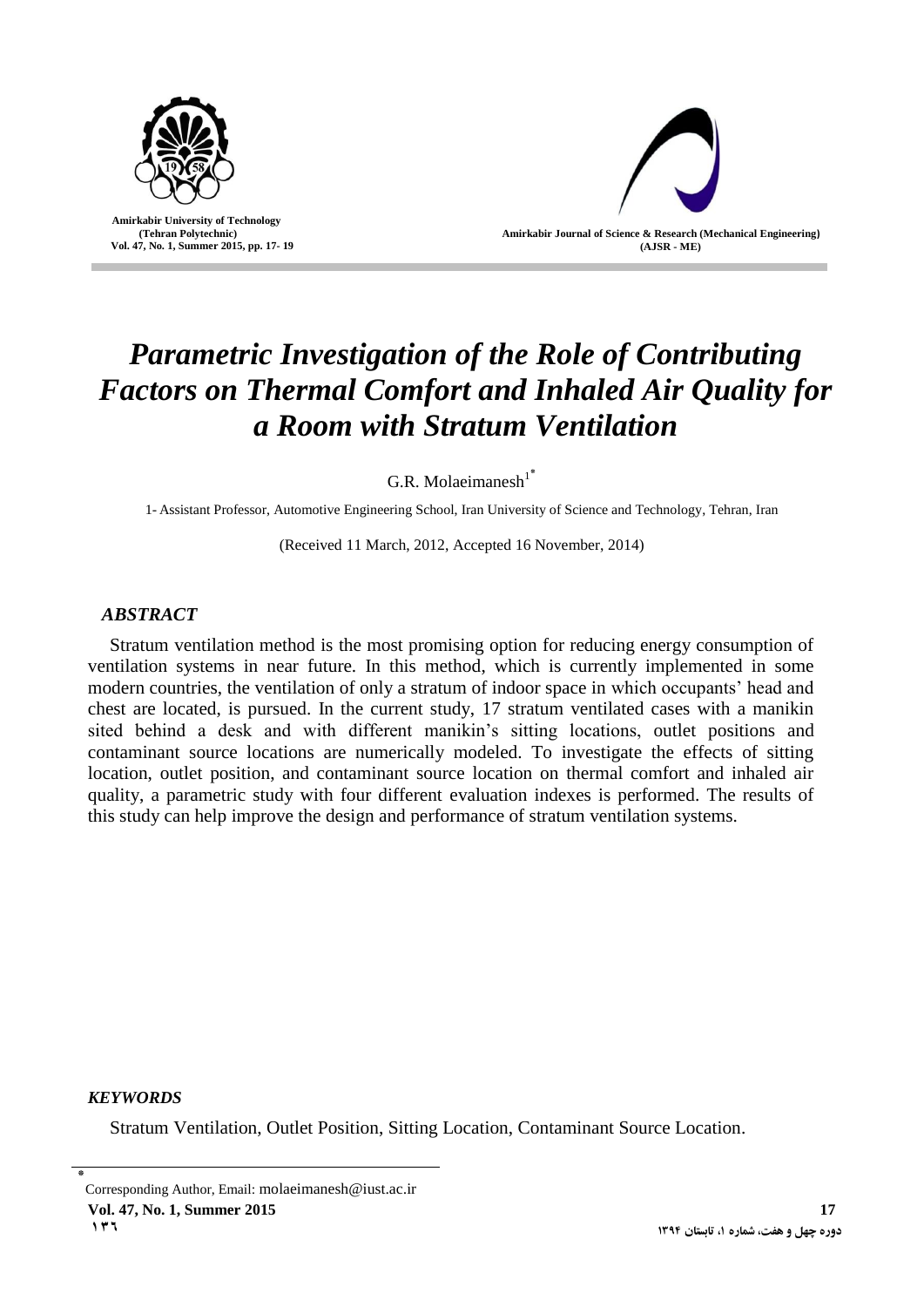#### **1- INTRODUCTION**

Modifying ventilation systems to consume the minimum energy can result in reducing carbon emission and also cost saving. Several governments in East Asia have taken proactive actions in this regard [1-5]. Even in United States, a survey from The International Facility Management Association shows that many facility professionals are adjusting the thermostat to higher settings in the summer to reduce the energy consumption [6]. Generally, many countries prefer to increase the normal summer temperature a bit to reduce energy consumption. But would such practice decline indoor environmental quality, especially the thermal comfort? To answer this question, the new ANSI/ASHRAE Standard 55-2010 presents new provisions that allow the elevated air movement to broadly offset the need to cool the air in warm conditions [7]. In revising EN ISO 7730, Olesen adopted Fountain and Arens' (1993) theory that higher air speed was required to offset increased indoor temperature [8]. Based on these advisements, there are currently two major ventilation methods which have potential to reduce the energy consumption: task station ventilation and stratum ventilation where both the occupants stay in the flow of supply air jet(s).

#### **2- METHODOLOGY**

#### **2-1- NUMERICAL MODELING**

Using Fluent 6.3 based on SIMPLE algorithm, collocated variable arrangement and tetrahedral unstructured meshing, indoor air flow is modeled. The numerical model is validated via experimental results of Tian et al [9]. They investigated air speed, temperature and  $CO<sub>2</sub>$  concentration of a stratum ventilated office experimentally. All four cases they studied had the same geometry (Figure 1) but different inlet velocity and temperature. For validation of the numerical model case no 3 is modeled via code. In this case,  $V_i = 1.19$  m/s,  $t_{in} = 18.9$  ° C and  $c_{in} = 496.9$  ppm.



#### **Figure 1: Configurations of Tian's test chamber [8].**

Velocity magnitude, temperature and *CO<sup>2</sup>* concentration obtained from the numerical modeling and experimental investigation for vertical line at  $x=1.85m$ , y=1.45 at different elevations are compared in Figure 2-4.

As displayed in these figures, an acceptable accuracy of the numerical model is obvious.











**Figure 4: Measured and simulated**  $CO<sub>2</sub>$  concentration at **different elevations of vertical line at x=1.85m, y=1.45**

#### **2-2- EVALUATION INDEXES**

Four indexes are used to perform quantitative evaluations as below:

*a. Mean EDTS*

The effective draft temperature for stratum ventilation (EDTS) is defined as

$$
EDTS = (t_x - t_c) - (v_x - 1.1)
$$
 (1)

*b. Ventilation effectiveness* T

$$
E_t = (t_{out} - t_{in})/(t_{bz} - t_{in})
$$
  
c. Relative efficiency (2)

$$
\eta = (c_{out} - c_{in})/(c_{bz} - c_{in})
$$
\n(3)

*d. new scale for inhaled air quality (NSIAQ)*

$$
NSIAQ = \frac{c_m}{c_{IA}} \frac{D_m}{L_2} \tag{4}
$$